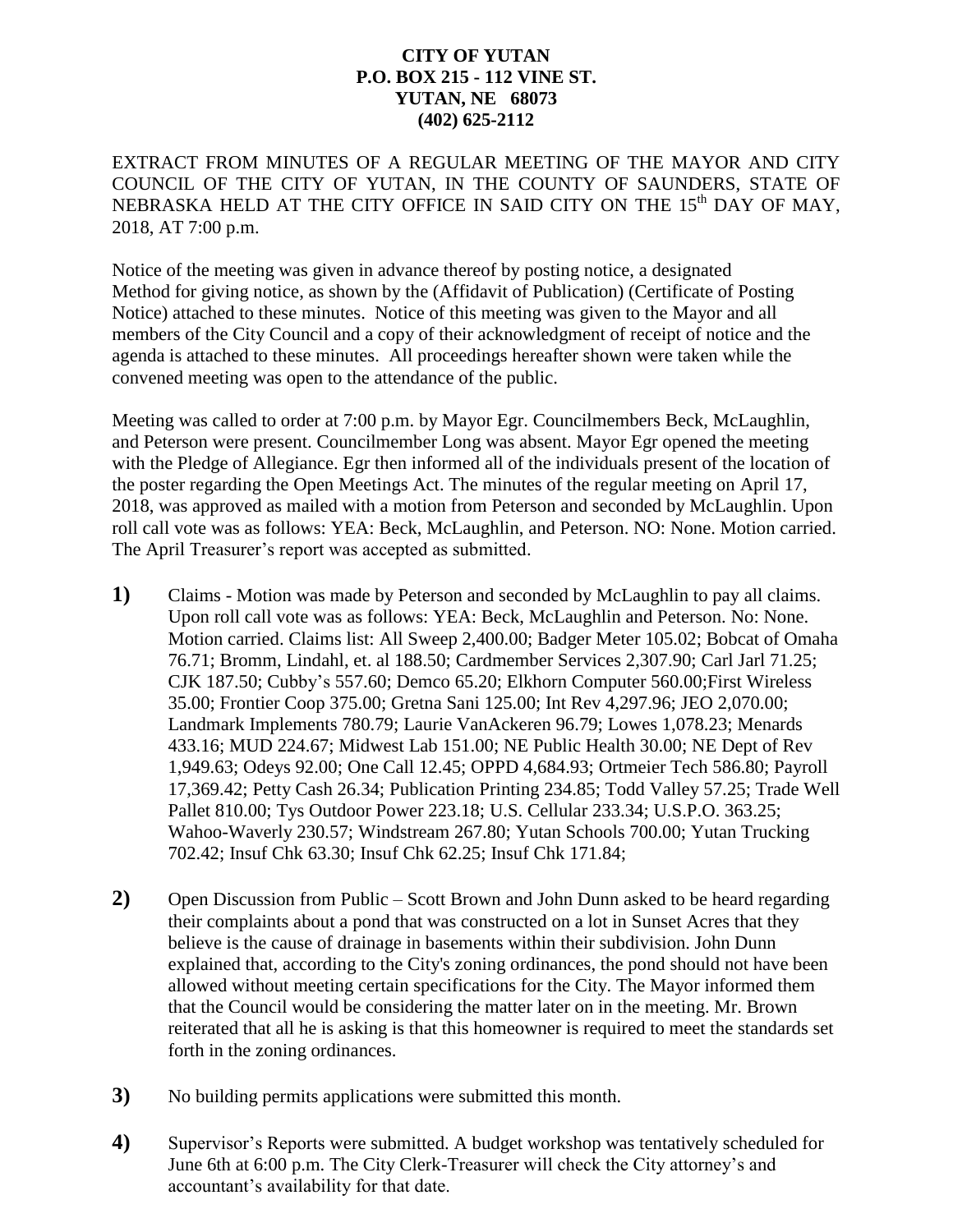- **5)** Justin Lewandowski was unable to attend the meeting to discuss this meeting, so Utility Superintendent Wilke explained that the committee formerly known as the Chieftain Community Club has disbanded to act on its own and would, instead, like to be adopted by the City of Yutan as the official committee responsible for Yutan Days. A motion was made by Peterson and seconded by McLaughlin to approve the City of Yutan's adoption of the Chieftain Community Club and to hereby declare that all decisions made by this committee will be approved by the City of Yutan or the City's appointed members: Jaime Long, Angie Woster, and Eric Wilke. Upon roll call vote was as follows: YEA: McLaughlin and Peterson. NO: Beck. Motion carried. Therefore, this committee, acting on behalf of the City, will be responsible for scheduling events, organizing sponsors, and following through with Yutan Days in its entirety; the committee will still operate under the Chieftain Community Club name but will be an organization of the City of Yutan.
- **6)** Steve Wolf, Director of Community Engagement from JEO, was in attendance to speak with the Mayor and City Council regarding implementing a sales tax within the City. Steve Wolf explained that his role is to inform the community and gain support for the measure on the ballot. He suggested the creation of a community group that can collaborate and review what the community would be in favor of. Councilmember Beck asked what the Council's role would be, as they are not supposed to personally promote measures like this. Steve Wolf stated that, while the Mayor and Council cannot attempt to persuade the voters to support the sales tax, they can—and should—inform residents of the factual basis for the financial need. They discussed the prior public meetings held by the Economic Development Committee and the ideas generated; however, it was noted that attendance was not very high at those meetings. Wolf explained that publicity and visibility for these meetings and their purpose is crucial. Councilmember McLaughlin inquired about the cost associated with their services, and Wolf responded that, without working out all of the specifics, he would estimate a few thousand dollars over the next 90 days while preparing to add this to the ballot. Mayor Egr asked what percentages of sales tax is typical for municipalities in this area, and Lucas Billesbach, another representative of JEO, explained that there is a 1.5% cap unless an interlocal agreement exists. Mayor Egr decided that more time was needed to reflect on whether or not they feel it is necessary to obtain JEO's services for community engagement. Councilmember Peterson stressed that a decision needs to be made quickly to allow enough time for the formation of a community group and to hold an adequate number of meetings. It was decided that this item would be discussed and decided upon at the upcoming budget workshop, tentatively scheduled on June 6th at 6:00 p.m.
- **7)** Discussion was held regarding the City of Yutan pioneering water and sewer utility extensions to the Prairie Wolf Place subdivision. Lucas Billesbach and Zach Schulz were present to discuss the current development plan for this area. They explained that the developer reduced the number of lots in this subdivision, which has reduced the health and safety concerns for allowing private well and septic versus requiring City utilities. They explored different options that the City and developer could look into with the new plans. They discussed various financial options, including connection fees and costsharing with either the City or the developer paying upfront costs. Billesbach mentioned that this extension could have potential benefits beyond the properties within this development; if a residential subdivision is developed nearby, this would make it much easier to connect the area to the City's utilities. Billesbach also explained that it is not unusual for cities to extend utilities to an area that has not yet been annexed, when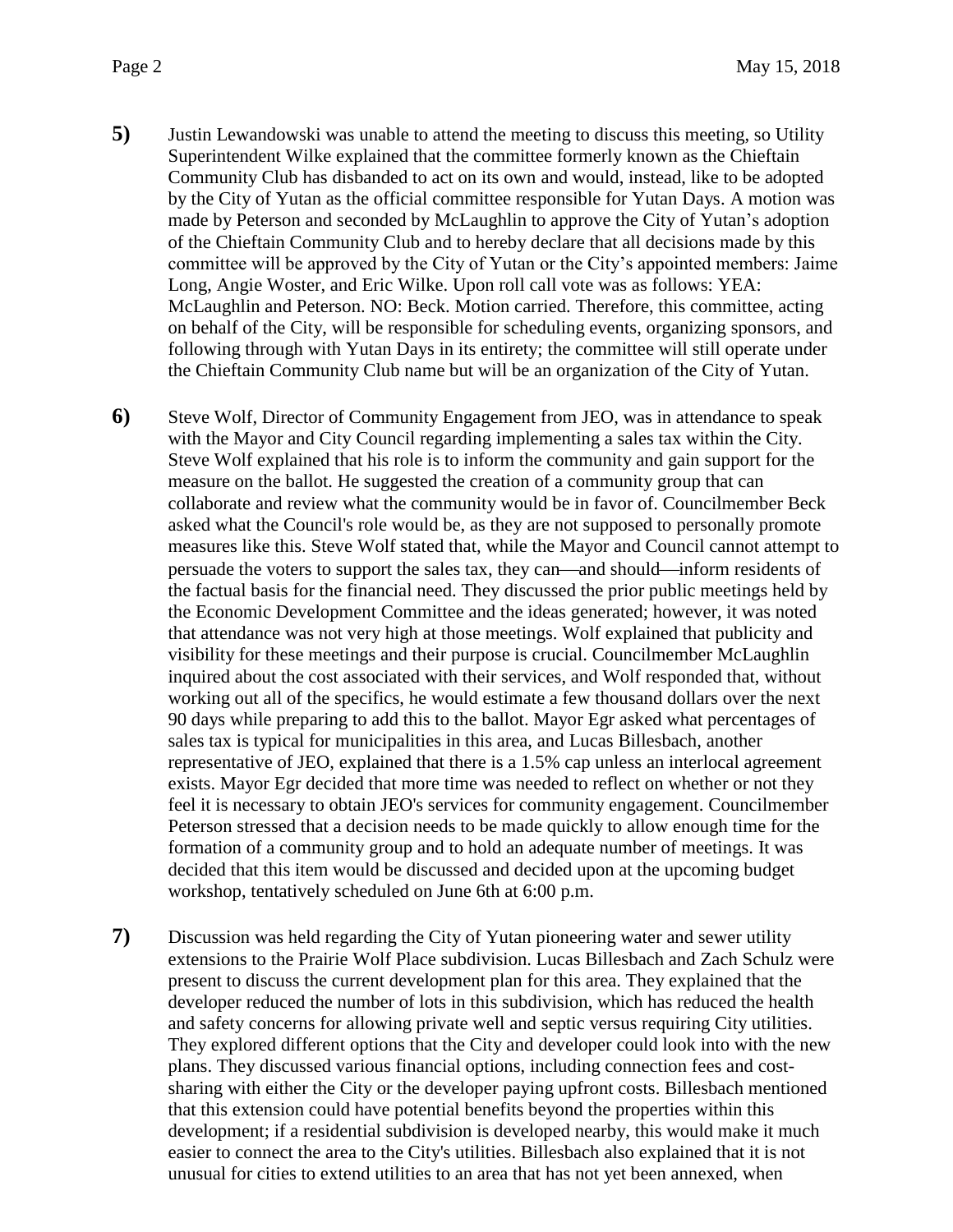councilmembers voiced concern that, without annexation, there is a lack of tax benefits to extending utilities to this area. Mayor Egr extended the opportunity to speak to Tim Ortmeier, who explained that he feels it is difficult for the City to make this decision with so many unknown factors; without the knowledge of what the future lots will be, it is impossible to know what their needs will be, and without the guarantee of when the lots will be sold and utilized, the City is taking the risk of being responsible for these costs without prospects for reimbursement. Carrie Duffy asked for permission to speak on this issue. She explains that the utility extension project would provide the infrastructure for many more acres than the 18 acre parcel Josh Dietrich is developing. Councilmember McLaughlin expressed that he is not comfortable taking this risk that, if the development fails, the taxpayers would be financially responsible for, and Councilmember Beck concurred on that point. Tim Ortmeier emphasized the need for advanced planning, as this project would potentially tie up a lot of City funds, in regards to the other long-term needs of the City. Carrie Duffy explained that it is impossible to start selling lots or glean interest, as she cannot give detailed information regarding cost to potential buyers until the City makes their decisions on these points; she stated that this development could lead to more utilization of nearby land for development. McLaughlin stated that he feels that the future development will occur at some point but that he is not comfortable spending this kind of sum on what is currently only four or five lots being developed. It was ultimately decided that private well and septic would be allowed on these lots with the understanding that it would be mandated within the subdivision agreements that the owners of these lots would be required to connect to the City's utilities once they are extended to their lots.

- **8)** Discussion was held regarding the Sunset Acres zoning violation and the subsequently resulting drainage issues in the area. Utility Superintendent Wilke stated his belief that the attorney should be consulted on taking action on this point to ensure that the City will be able to rectify this issue. He explained the process for removing the pond but reiterated that he wants the attorney's input on all aspects of this process. Lucas Billesbach encouraged the City to rely on the attorney to interpret the legal language of the covenants, plat, and other documents as there may be some limitations to the City's legal jurisdiction on this issue. A motion to engage the attorney on this matter was made by McLaughlin and seconded by Peterson. Upon roll call vote was as follows: YEA: Beck, McLaughlin and Peterson. No: None. Motion carried.
- **9)** Utility Superintendent Wilke explained that the City budgeted some funds this fiscal year to complete more camera work and sewer main jetting. He is requesting permission to utilize \$25,000.00 of the budgeted funds to hire a company to perform more of this work and explained the need for this camera work and jetting. Mayor Egr asked how many companies would complete this kind of work, and Utility Superintendent Wilke stated that, while many companies would do this, he believes the company previously used by the City did an excellent job and would be able to pick up where they left off last year. A motion to authorize Utility Superintendent Wilke to find a company to perform the camera work and jetting of the sewer main for an amount not to exceed \$25,000.00 was made by Peterson and seconded by McLaughlin. Upon roll call vote was as follows: YEA: Beck, McLaughlin and Peterson. NO: None. Motion carried.
- **10)** The Mayor and City Council decided to table this item until the next regular City Council meeting, as they have not received answers regarding issues of location, liability, and maintenance.